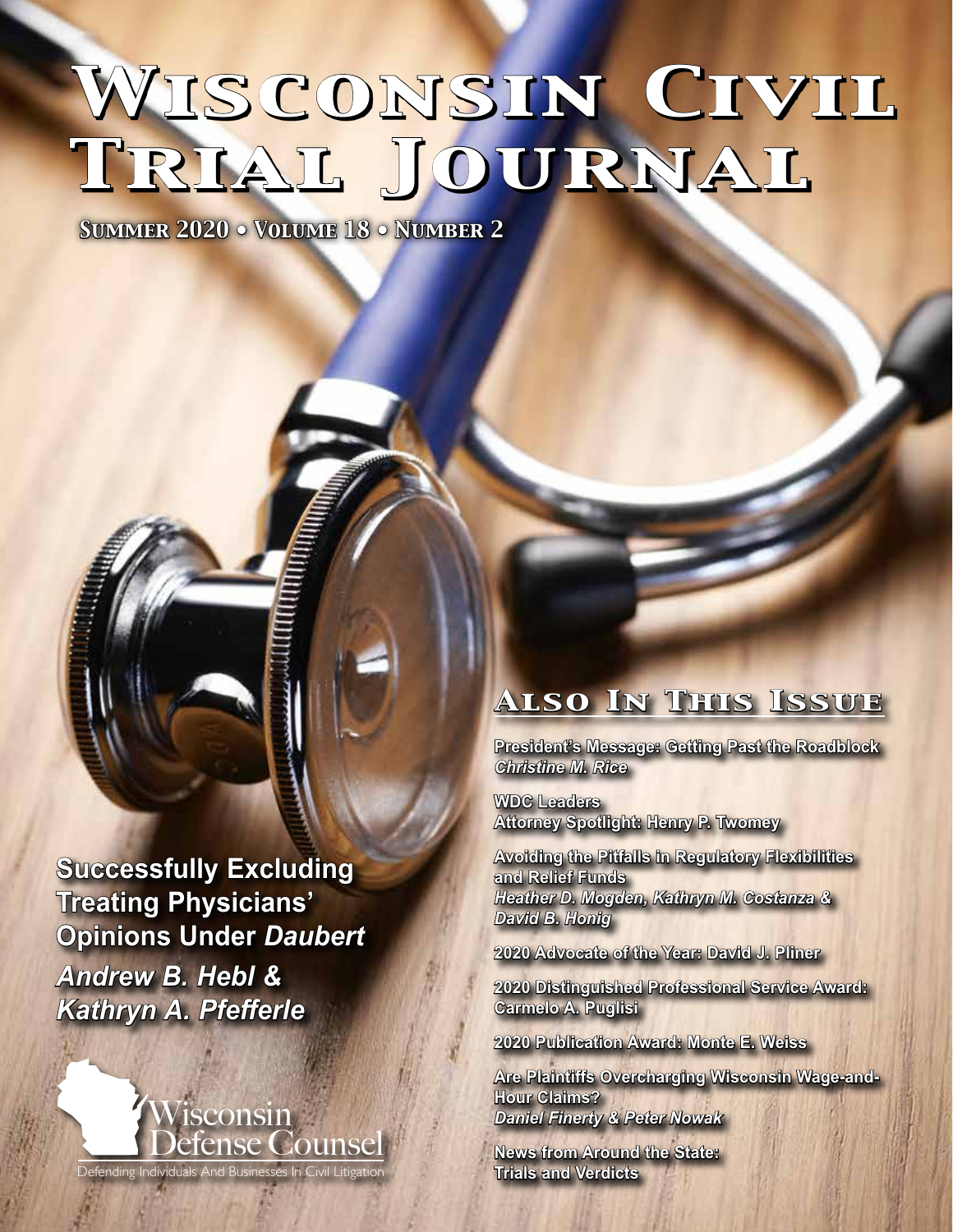#### **OFFICERS**

### **PRESIDENT**

**Christine Rice** Simpson & Deardorff, S.C. rice@simpsondeardorff.com

**PRESIDENT-ELECT Andrew Hebl** Boardman & Clark LLP ahebl@boardmanclark.com

### **SECRETARY/TREASURER**

**Christopher Bandt** Nash, Spindler, Grimstad & McCracken, LLP cbandt@nashlaw.com

### **IMMEDIATE PAST PRESIDENT**

**Ariella Schreiber** Rural Mutual Insurance aschreiber@ruralins.com

### **PROGRAM CHAIR**

**Nicole Marklein** Cross, Jenks, Mercer & Maffei nmarklein@cjmmlaw.com

### **DIRECTORS**

**Gina Budzinski** American Family Insurance Co. gbudzins@amfam.com

**Kristine Burck** Wisconsin Mutual Insurance kburck@wiins.com

**Jeremy Gill** Nash, Spindler, Grimstad & McCracken, LLP jgill@nashlaw.com

**Andrea Goode** Borgelt, Powell, Peterson & Frauen, S.C. agoode@borgelt.com

**Randall Guse** Otjen, Gendelman, Zitzer, Johnson & Weir, S.C. rguse@otjen.com

**Patrick Heaney** Thrasher, Pelish, Franti & Heaney, Ltd pgh@ricelakelaw.com

**Grace Kulkoski** von Briesen & Roper, S.C. gkulkoski@vonbriesen.com

**Heather Nelson** Everson, Whitney, Everson & Brehm, S.C. hnelson@eversonlaw.com

**David Ress** Bell, Moore & Richter, S.C. dress@bmrlawyers.com

### **Brent Smith** Johns, Flaherty & Collins, S.C. brent@johnsflaherty.com

**Monte Weiss** Weiss Law Office, S.C. monte.weiss@mweisslaw.net

**Brian Williams** Davczyk & Varline, LLC bwilliams@dvlawoffice.com

**Columnists**

**Kathryn M. Costanza** Hall, Render, Killian, Heath & Lyman, P.C.

**Daniel Finerty** Lindner & Marsack, S.C.

**Andrew B. Hebl**  Boardman & Clark LLP

**David B. Honig** Hall, Render, Killian, Heath & Lyman, P.C.

**Heather D. Mogden** Hall, Render, Killian, Heath & Lyman, P.C.

**Amicus Curiae Committee** Chair: Monte Weiss Weiss Law Office, S.C. monte.weiss@mweisslaw.net

**Cyber Law and Technology Committee** Chair: Travis Rhoades Crivello Carlson, S.C. trhoades@crivellocarlson.com

> Vice Chair: Randall Guse Otjen, Gendelman, Zitzer, Johnson & Weir, S.C. rguse@otjen.com

**Employment Law Committee** Chair: Elizabeth Rowicki SECURA Insurance lrowicki@secura.net

**Insurance Law Committee** Chair: Monte Weiss Weiss Law Office, S.C. monte.weiss@mweisslaw.net

Vice-Chair: Joseph Sarmiento Karbal, Cohen, Economou, Silk & Dunne jsarmiento@karballaw.com

**Litigation Skills Committee** Chair: Frederick Strampe Borgelt, Powell, Peterson & Frauen, S.C. fstrampe@borgelt.com

> **Membership Committee** Chair: Sandy Hupfer SECURA Insurance shupfer@secura.net

**Website and Social Media Committee** Chair: Nicole Radler Simpson & Deardorff, S.C. radler@simpsondeardorff.com

**Peter Nowak** Steinhilber Swanson LLP

**Kathryn A. Pfefferle** Boardman & Clark LLP

**Christine M. Rice** President, Wisconsin Defense Counsel

### **Editor**

**Vincent J. Scipior** Coyne, Schultz, Becker & Bauer, S.C. vscipior@cnsbb.com

**Wisconsin Civil Jury Instructions Committee** Representative: Chris Bandt Nash, Spindler, Grimstad & McCracken, LLP cbandt@nashlaw.com

**Women in the Law Committee** Chair: Heather Nelson Everson, Whitney, Everson & Brehm, S.C. hnelson@eversonlaw.com

Vice-Chair: Andrea Goode Borgelt, Powell, Peterson & Frauen, S.C. agoode@borgelt.com

> **Young Lawyer Committee** Chair: Nicole Radler Simpson & Deardorff, S.C. radler@simpsondeardorff.com

> > **DRI Representative** Sandy Hupfer SECURA Insurance shupfer@secura.net

**Executive Director** Jenni Kilpatrick, CAE jenni@wdc-online.org

**Legislative Advisors** Rebecca Hogan Hamilton Consulting Group hogan@hamilton-consulting.com

Paige Scobee Hamilton Consulting Group scobee@hamilton-consulting.com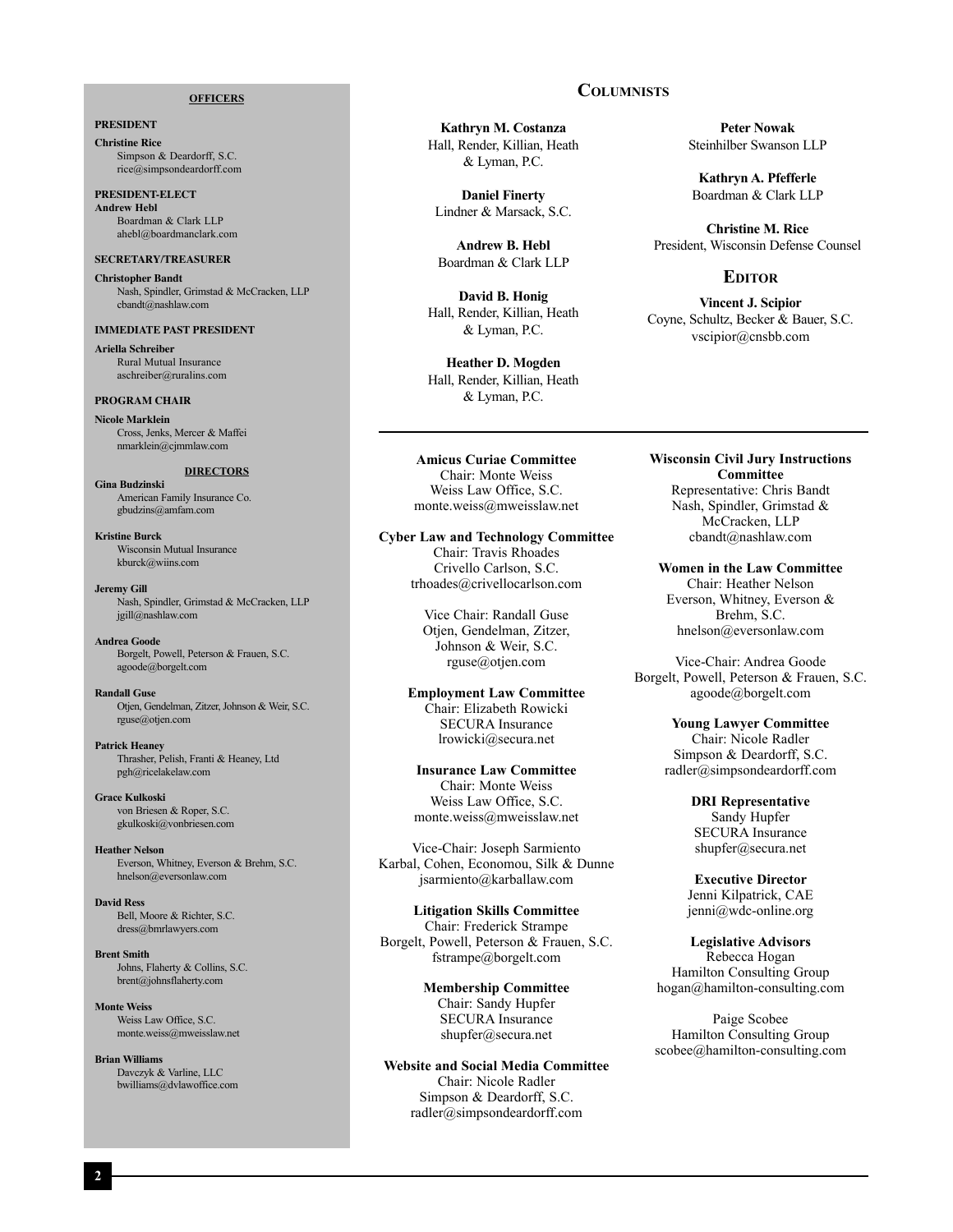

Defending Individuals And Businesses In Civil Litigation

# **In This Issue…**

| <b>President's Message: Getting Past the Roadblock</b>                                                                                                          |  |
|-----------------------------------------------------------------------------------------------------------------------------------------------------------------|--|
| <b>Successfully Excluding Treating Physicians' Opinions under Daubert</b>                                                                                       |  |
| <b>WDC Leaders</b>                                                                                                                                              |  |
| Avoiding the Pitfalls in Regulatory Flexibilities and Relief Funds<br>by: Heather D. Mogden, Kathryn M. Costanza, and David B. Honig,                           |  |
|                                                                                                                                                                 |  |
| 2020 Distinguished Professional Service Award: Carmelo A. Puglisi39                                                                                             |  |
|                                                                                                                                                                 |  |
| Are Plaintiffs Overcharging Wisconsin Wage-and-Hour Claims?<br>by: Daniel Finerty, Lindner & Marsack, S.C. and                                                  |  |
|                                                                                                                                                                 |  |
| • William B. Heffern III, et al. v. GEICO Cas. Co., et al.<br>• Marsha Tarney v. Am. Fam. Mut. Ins. Co., et al.<br>• Alisyn A. Bell v. Jennifer R. Wolf, et al. |  |

*• Georgina V. Brett, et al. v. Am. Fam. Mut. Ins. Co., et al.*

### *Journal Policy*

WDC Members and other readers are encouraged to submit articles for possible publication in the Civil Trial Journal, particularly articles of use to defense trial attorneys. No compensation is made for articles published and all articles may be subjected to editing.

Statements and expression of opinions in this publication are those of the authors and not necessarily those of the WDC or Editor. Letters to the Editor are encouraged and should be sent to the WDC office at 6737 W. Washington St., Suite 4210, Milwaukee, WI 53214. The Editor reserves the right to publish and edit all such letters received and to reply to them.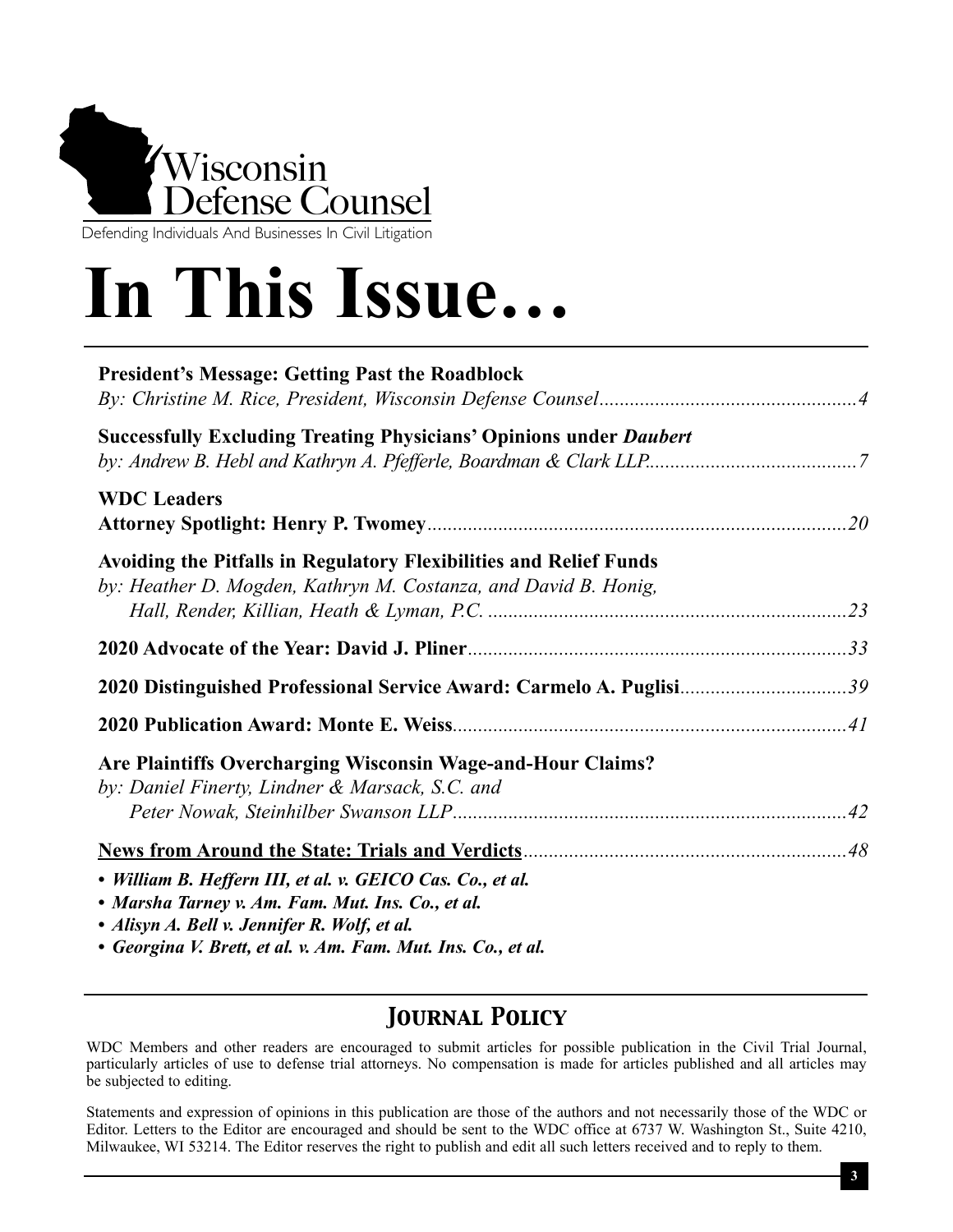

Chapter 109 authorizes employees to seek unpaid wages by filing a complaint with the Department of Workforce Development Equal Rights Division (DWD) and through a private right of action in circuit court.<sup>1</sup> In addition to

unpaid wages, the statute allows the circuit court to award attorney's fees and costs and order civil and criminal penalties.2 Chapter 109 is, in essence, the state equivalent of the federal Fair Labor Standards Act (FLSA).

While a circuit court has explicit statutory authority to order a civil penalty under Wis. Stat. § 109.11(2), based on research and statutory analysis, it appears the civil penalty provision is generally misunderstood, and sometimes wrongly pled, to permit a 50% penalty upon unpaid wages, regardless of whether an employee has actually filed a DWD complaint prior to commencing suit in circuit court. As a result, counsel for employers and Employment Practice Liability Insurance (EPLI) carriers that provide wage-and-hour coverage<sup>3</sup> should be aware that this position is not supported by the text of the statute, relevant cases (albeit unpublished), or the legislative history of Wis. Stat. § 109.11(2).

Defense counsel should uniformly raise a statutory defense that this provision does not authorize the circuit court to award a 50% penalty where a plaintiff has not filed a DWD labor standards

## **Are Plaintiffs Overcharging Wisconsin Wage-and-Hour Claims?**

*by: Daniel Finerty, Lindner & Marsack, S.C. and Peter Nowak, Steinhilber Swanson LLP*

> complaint. Correcting this misconception among practitioners will reduce the impact of wage-andhour litigation upon businesses and, by extension, insurance carriers. It may also, hopefully, increase the likelihood that wage-and-hour cases will settle earlier, perhaps encouraging employees to bring them to the DWD instead of in court, permitting a less costly settlement without inflated attorney's fees. This would also lessen the burden on federal district courts<sup>4</sup> and Wisconsin circuit courts to address these issues and for businesses to defend these suits.

### **I. Wisconsin's Wage Payments, Claims and Collections Act**

The civil penalty provision, Wis. Stat. § 109.11(2), provides:

> (a) In a wage claim action that is commenced by an employee *before* the department has completed its investigation under s. 109.09 (1) and its attempts to compromise and settle the wage claim under sub. (1), a circuit court may order the employer to pay to the employee, in addition to the amount of wages due and unpaid and in addition to or in lieu of the criminal penalties specified in sub. (3), increased wages of not more than 50 percent of the amount of wages due and unpaid.

> (b) In a wage claim action that is commenced *after* the department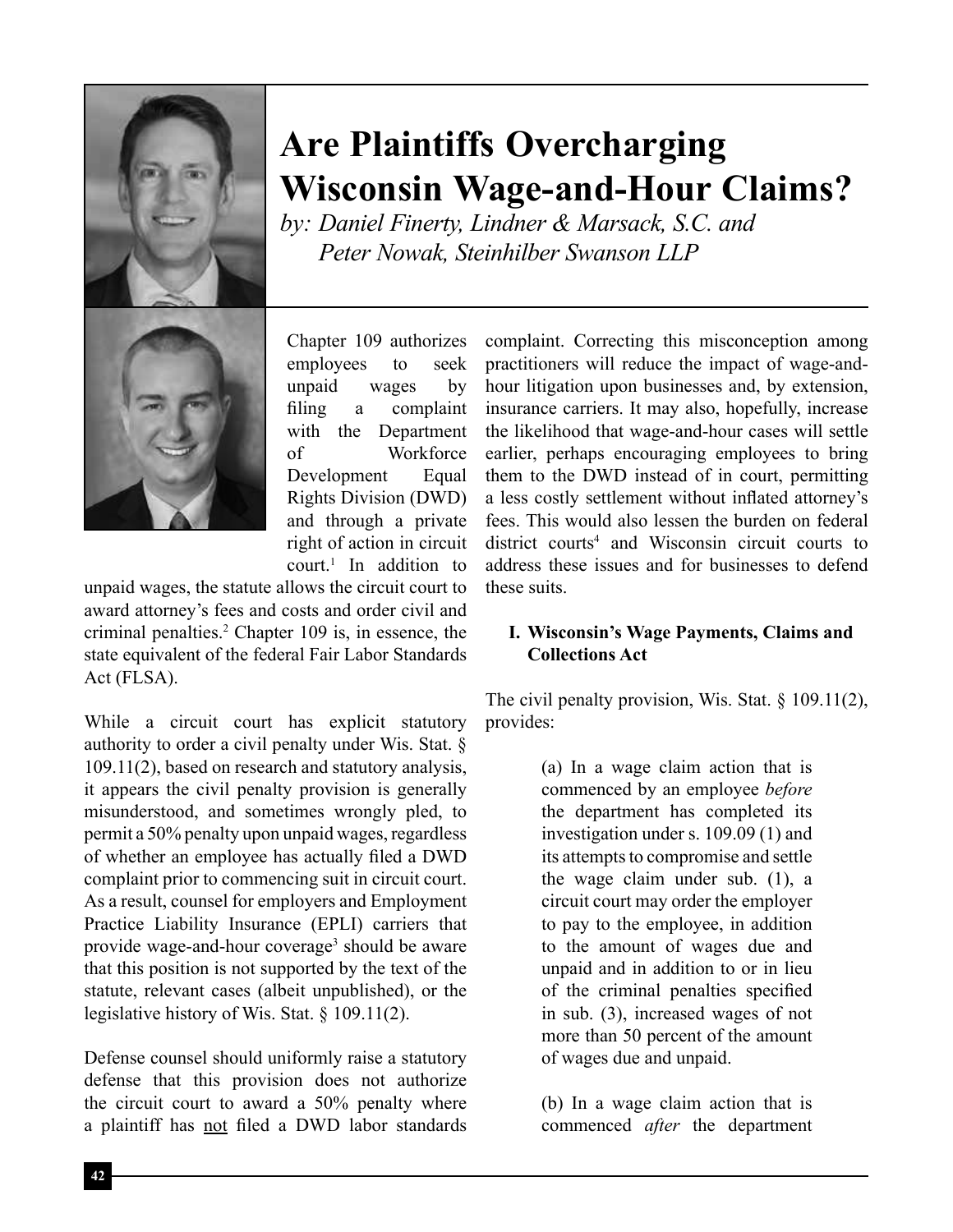has completed its investigation under s. 109.09 (1) and its attempts to settle and compromise the wage claim under sub. (1), a circuit court may order the employer to pay to the employee, in addition to the amount of wages due and unpaid to an employee and in addition to or in lieu of the criminal penalties specified in sub. (3), increased wages of not more than 100 percent of the amount of those wages due and unpaid.

(Emphasis added.)

This section has been the foundation for discussion in Wisconsin cases, but, unfortunately, no published Wisconsin case has directly addressed whether this section authorizes a court to award damages in the absence of an administrative filing with DWD.

### **II. Wisconsin Caselaw – Published and Unpublished**

In *Hubbard v. Messner*, 5 the court of appeals acknowledged that "the administrative remedy is encouraged through the penalty structured" and that "DWD's involvement is encouraged because the legislature trusts the DWD will be able to resolve most claims or the employer and employee will be able to settle their disputes without further court action or penalties."6 However, the *Hubbard* court did no go so far as to acknowledge that the DWD filing is required in order to obtain either a 50% or 100% civil penalty because the plaintiff had filed a DWD claim, the investigation of which was completed prior to the commencement of suit.7

In *German v. Wisconsin Department of Transportation*, the court of appeals held that "the right of action created by § 109.03(5) permits employees to sue employers for wage claims deriving from hours and overtime regulations without first pursuing the claim with DWD."<sup>8</sup> In doing so, the *German* court rejected the argument that employees "may properly pursue their claim only under [Chapter 103, a different statute], which does not, in the [defendant's] view, provide for

employee-initiated suits against employers."9 The court recognized that "[s]ection 109.03(5), STATS., further provides that '[a]n employe[e] may bring an action against an employer under this subsection without first filing a wage claim with the department under s. 109.09(1).'"10 Finally, the *German* court reviewed 1993 Wis. Act 86, which created the civil penalty section that is now Wis. Stat. 109.11(2), albeit in *dicta*, holding:

> The 1993 amendment also provided that employees could recover greater penalties by allowing the agency to investigate wage claims before filing their own wage claim actions. *See* [1993 Wis. Act 86,] § 12. But the 1993 amendment also added the following clarifying language to § 109.03(5), STATS.: "An employe may bring an action against an employer under this subsection without first filing a wage claim with the department under s. 109.09(1)." *See* 1993 Wis. Act, § 2. With this language, the legislature plainly stated its intent not to restrict an employee's private right of action for wages due, even though it encouraged agency enforcement of wage claims...<sup>11</sup>

However, there is no indication that the *German* court's statement extends to the civil penalty provision. Clearly, an employee can go straight to circuit court without filing a DWD wage claim; however, failing to do so precludes the employee's ability to recover civil penalties under the Wis. Stat. §109.11(2) provision. The express language of Wis. Stat.  $\S$  109.11(2) outlines the necessity to file an administrative claim, the right to relief under that section being dependent upon an employee's prior filing of a DWD administrative claim prior to seeking relief in circuit court. Further, this conclusion makes sense because the legislature has stated a preference for wage claims to be resolved by those with the specialized knowledge at DWD, instead of the over-burdened circuit courts.<sup>12</sup>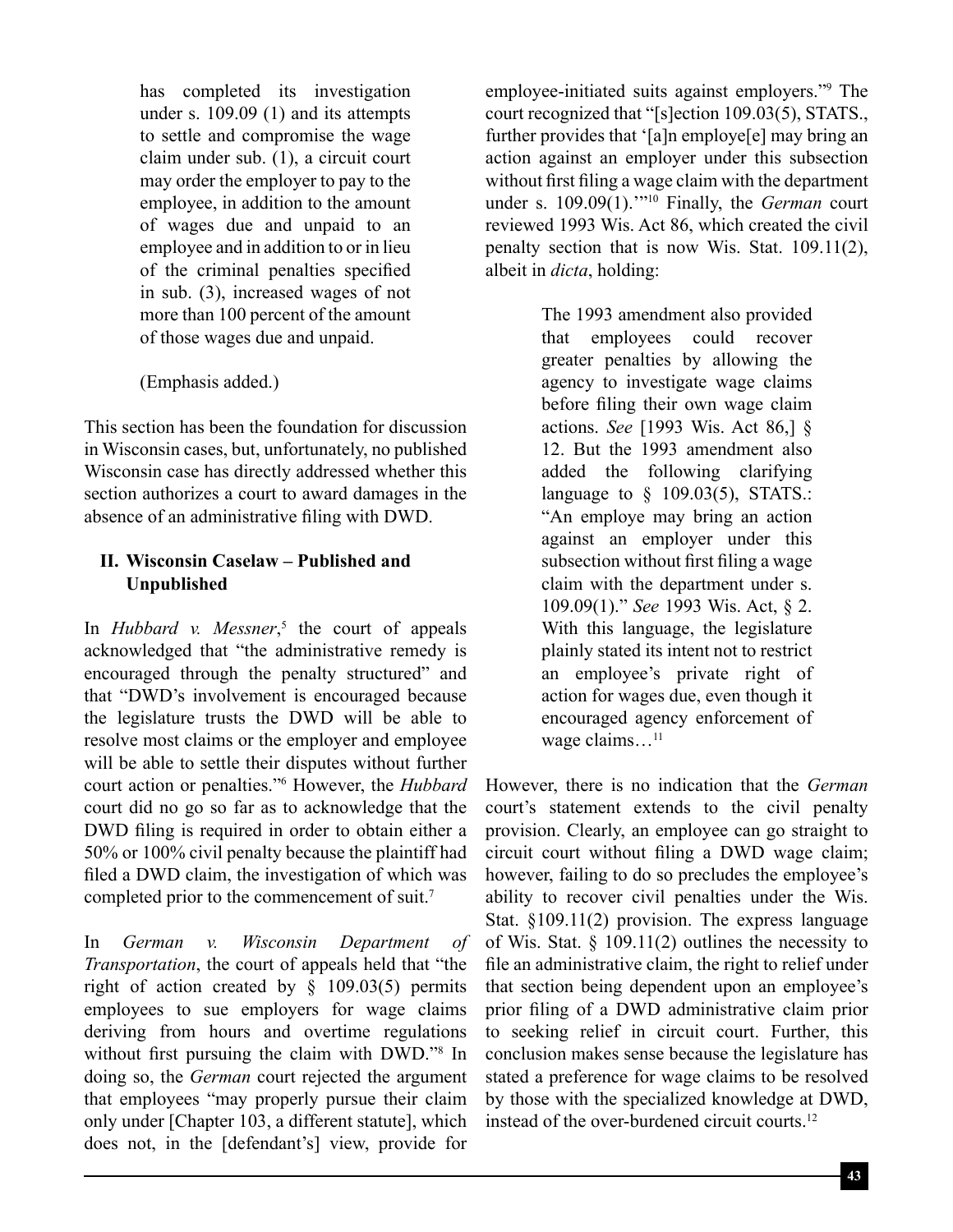One unpublished case provides very useful insight and support for this interpretation of the civil penalty provision; however, as an unpublished decision, it is of limited utility. In *Levin v. Gass & Riegert Auto Complex, Inc.*, the court of appeals concluded that an employee need not exhaust administrative remedies before litigating a wage claim in circuit court.13 In support of its conclusion, the court of appeals reviewed Wis. Stat.  $\S 109.11(2)$ and explained:

> Specifically,  $\S 109.11(2)(a)$  provides an incentive to employees to seek the DWD's assistance in enforcing their wage claims and to complete the process before filing a wage claim action in circuit court. By doing so, a circuit court may award an employee not only wages owed and unpaid, but also an additional 50% of those wages. Subsection (b) of the §109.11(2) permits a circuit court to grant double damages to an employee who waits to file a wage claim in court until after the DWD has completed its investigation and all efforts to settle or compromise the matter have been exhausted.

> We recognize that, by providing greater damages for administrative claims, the legislature has signaled a strong preference for the administrative resolution of these disputes. Nonetheless, the fact that the legislature indicated a preference for an administrative solution does not mean it intended to require an employee to exhaust the administrative process before seeking a remedy in court. Indeed, the existence of these incentives suggests that the legislature did not intend for the administrative remedies under that statute to be exclusive. An incentive to complete the administrative process would be unnecessary if the legislature

required an employee to exhaust administrative remedies before pursuing court action.14

The *Levin* court's reference to the incentive to file a DWD claim provides some support for the conclusion that, if a DWD claim is not filed or, if filed, not concluded, the civil penalty damages are not available or should be limited. As "[s]tatutory language is given its common, ordinary, and accepted meaning,"15 and "interpreted in the context in which it is used; not in isolation but as part of a whole; in relation to the language of surrounding or closely-related statutes; and reasonably, to avoid absurd or unreasonable results,"16 the *Levin* court's plain reading counsels that the incentive provided to, at least, file a DWD complaint and, at most, to permit DWD to complete its investigation and attempt to settle cannot be realized if circuit courts permit civil damage penalty claims where no DWD claim has been filed by the plaintiff. Additionally, "[s]tatutory language is read where possible to give reasonable effect to every word, in order to avoid surplusage."<sup>17</sup> Such a holding renders the portion of Wis. Stat.  $\S$  109.11(2)(a) and (b) regarding DWD claims to be mere surplusage.

### **III. Statutory Analysis and Legislative History**

Because Wisconsin courts have not definitively concluded that an administrative claim is required prior to the circuit court awarding civil penalties under Wis. Stat.  $\frac{109.11(2)}{20.25}$ , plaintiffs continue to request civil penalties while bypassing DWD. In fact, of the seventy complaints requesting penalties under § 109.11 available on Westlaw, only six referenced filing a labor standards complaint with DWD.18

However, the statutory language and legislative history do not support this understanding. To the contrary, both support the proposition that § 109.11(2) requires plaintiffs to first file a DWD labor standards complaint as a condition precedent to the circuit court obtaining the discretion to consider whether to award civil penalties, the potential amount of which being dependent upon whether or not DWD completed its investigation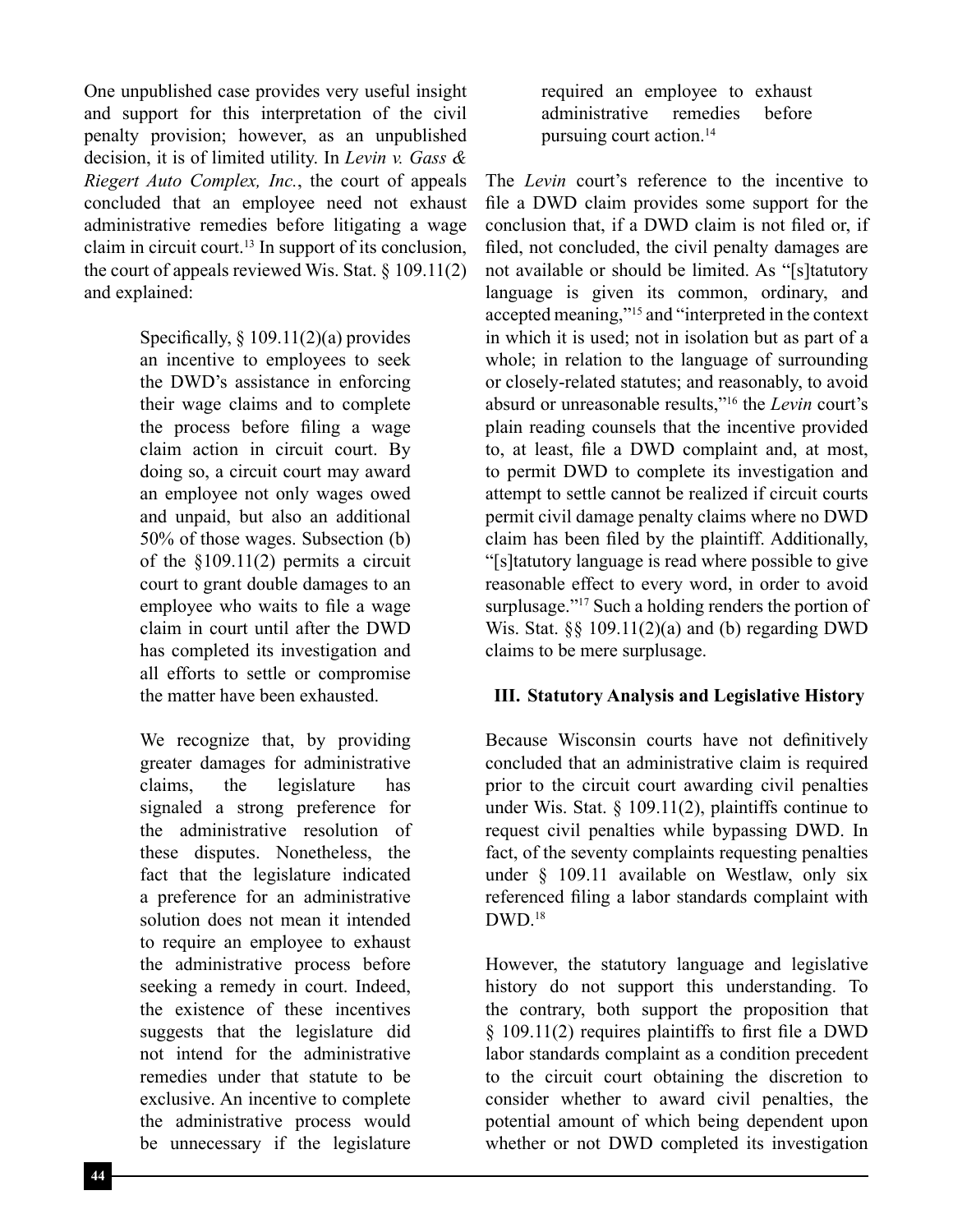and its efforts to settle the case. As a result, the filing of a DWD complaint against an employer is *not* an administrative prerequisite to filing suit in circuit court unlike, for example, the requirement that an employee file an administrative complaint with DWD or its federal cousin, the Equal Employment Opportunity Commission (EEOC), in order to pursue discrimination litigation in state or federal court. However, as already noted, Wisconsin appellate courts have not yet directly applied the statutory language to the question of whether the DWD filing *is* a prerequisite to the award of any civil penalties outlined in Wis. Stat. § 109.11(2). Applying the plain language, an administrative filing *is* a statutory prerequisite to a circuit court's award of a civil penalty. In this regard, *only the amount* of the civil penalty is dependent upon whether or not the DWD has *completed* its investigation *and* its attempts to compromise and settle the wage claim. If the employee files suit seeking unpaid wages before DWD has completed its investigation and its attempts to compromise and settle the wage claim, then a circuit court may only order not more than 50 percent of the amount of wages due and unpaid.19 However, if the DWD has completed its investigation and its efforts to compromise and settle the wage claim, prior to the employee's suit in circuit court, the court would be authorized to award up to an amount of "increased wages of not more than 100 percent of the amount of those wages due and unpaid."20

Additionally, the drafting history of  $\S$  109.11(2) indicates that plaintiffs must first file an administrative claim before the circuit court may award a 50% civil penalty. The first draft of § 109.11(2) in 1993 Wisconsin Act 86 provided that "[i]n addition to the amount of wages due and unpaid [illegible] and in addition to or in lieu of the criminal penalties specified in sub. (3), a circuit court may order an employer to pay to the employee increased wages equal to 100% of the amount of those wages due an unpaid."21 The second draft of the bill significantly revised this language to condition the extent of civil penalty on the status of the administrative proceedings. The revised text provided:

In a wage claim action that is commenced by an employee before the department has completed its investigation under s. 109.09(1) and its attempts to compromise and settle the wage claim under sub. (1), a circuit court may order the employer to pay to the employee, in addition to the amount of wages due and unpaid and in addition to or in lieu of the criminal penalties specified in sub. (3), increased wages of not more than 50% of the amount of wages due and unpaid.<sup>22</sup>

The drafters rejected the initial language that would have allowed for civil penalties independent of the administrative process and chose to condition the scope of the civil penalties to the status of the administrate proceeding. This revised language withstood the third and fourth drafts of Act 86 and was passed by the legislature and, once again, demonstrated the legislature's preference for administrative resolution of wage claims.

Further, awarding civil penalties that are not authorized by the statute may actually be a direct violation of the limitation placed by the legislature into the statute itself. Specifically, Wis. Stat. § 109.03(6) provides that "[n]o person other than an employee or the department shall be benefited or otherwise affected by this subsection." Arguably, by awarding unauthorized civil penalties that are not authorized by the statute, in cases where the employee has counsel, could arguably act as a benefit to the counsel whose recovery is increased in proportion to the amount of the civil penalties wrongly awarded.

### **IV. Best Practices**

Upon receipt of a wage claim filed under Wisconsin law in state or federal court with a plaintiff's request for assessment of a civil penalty under Wis. Stat. § 109.11(2), counsel should determine if the plaintiff filed a DWD claim prior to commencing suit.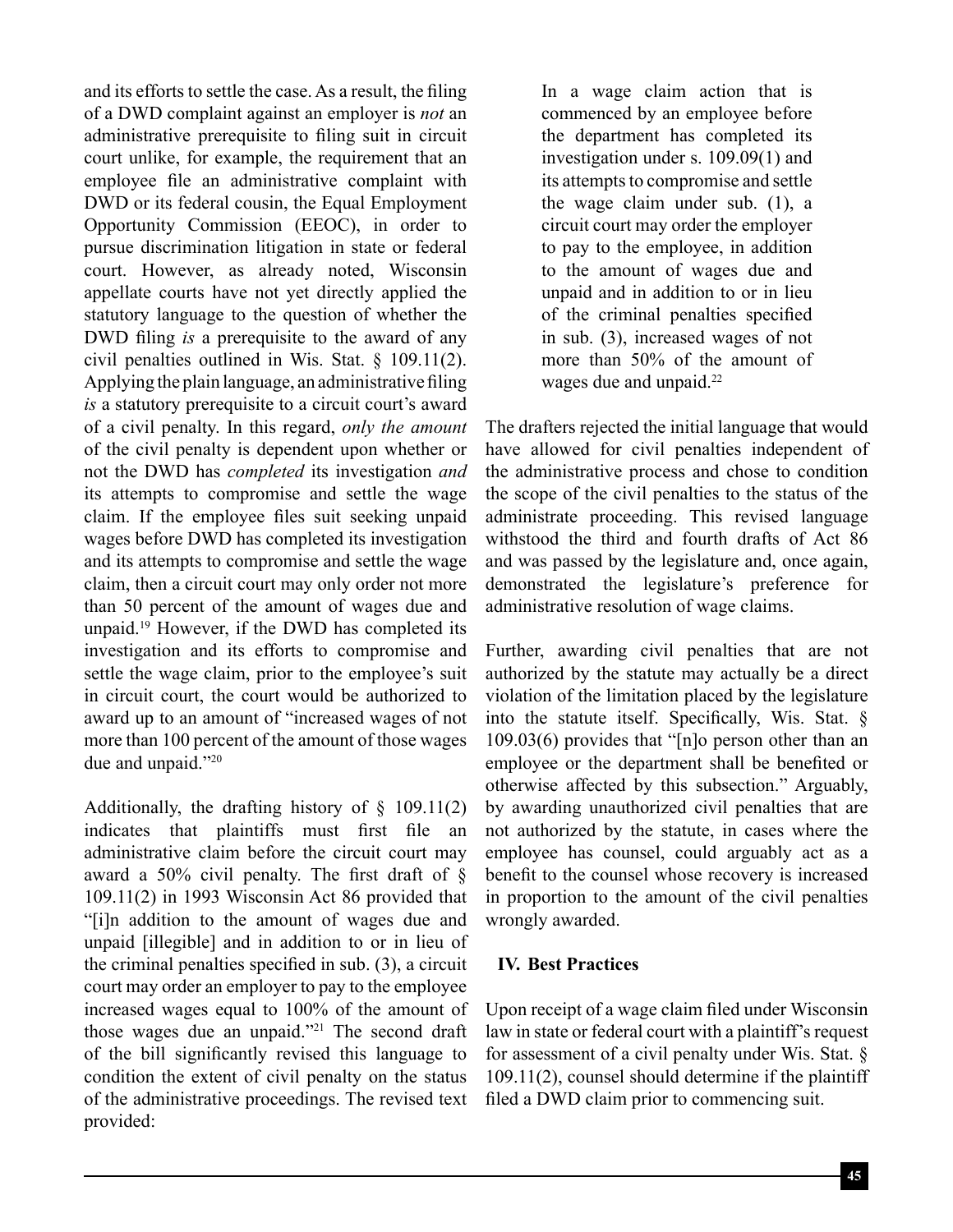If the plaintiff did not file a DWD claim, counsel should consider either a motion to dismiss the civil penalty claims or otherwise preserve the defense that the failure to file a DWD claim precludes the court from exercising its discretion to award or from awarding the plaintiff any civil penalty for a later summary judgment motion.

If the plaintiff did file a DWD claim, counsel should determine whether or not DWD concluded its investigation and its attempts to compromise and settle the wage claim prior to suit being filed. This is usually indicated by a closure letter from DWD's Labor Standards Investigator. If DWD did conclude its investigation and attempts to settle the claim, $^{23}$  a 100% civil penalty may be sought by the plaintiff, although the circuit court has discretion over the appropriate award of civil penalties.<sup>24</sup> If a closure letter was not sent or evidence of a closure of the investigation or DWD's settlement efforts cannot be found, after request for and review of the DWD file, counsel should consider preserving the defense that the 100% civil penalty is not due, and that any civil penalty, if awarded, must be limited to 50% of the amount the court determines is due.

### **V. Conclusion**

The conventional understanding of Wis. Stat. § 109.11(2) is not supported by the text of the statute or its drafting history. A proper reading mandates that a plaintiff must first, at least, file a DWD wage claim prior to commencing any action in circuit court seeking any civil penalty. Thus, counsel should uniformly raise the defense that Wis. Stat. § 109.11(2) does not authorize any penalty where a plaintiff has not filed a labor standards complaint with DWD first and, when a DWD complaint has been filed but not concluded, the potential civil penalty is limited. Broad consensus on this position among Wisconsin counsel will ensure uniform protections for Wisconsin businesses and, when included, their insurance carriers.

### **Author Biographies:**

*Daniel Finerty (Marquette University Law School, 1998) is a Shareholder with Lindner & Marsack, S.C. in Milwaukee, Wisconsin, where he regularly counsels and defends private-sector, public-sector, non-profit and Native American tribal clients, also representing the interests of the clients' EPLI carriers, in employment litigation and wage and hour matters in administrative agencies, federal, state and tribal courts and other venues.* 

*Peter Nowak (University of Wisconsin Law School, 2020) is an attorney at Steinhilber Swanson LLP in Oshkosh, Wisconsin, where he practices bankruptcy law.*

### *References*

- <sup>1</sup> Wis. Stat. § 109.03(5).
- <sup>2</sup> Wis. Stat. §§ 109.03(6), 109.11.
- <sup>3</sup> While EPLI typically may not cover claims for unpaid wages, a claim for unpaid wages may still be outlined in a circuit court action alleging wrongful discharge or other claims that may be covered by an insured client's EPLI policy. Further, more and more carriers are wading into limited coverage of claims for unpaid wages.
- <sup>4</sup> A review of the Eastern District of Wisconsin PACER records between July 1, 2019 and February 27, 2020 to determine the number of cases filed under the headings for 445 Civil Rights: Americans with Disabilities-Employment (discrimination) and 710: Labor: Fair Standards (FLSA), among others. During that period, 32 discrimination cases were filed while 44 FLSA cases were filed during that same time period.
- <sup>5</sup> *Hubbard v. Messner*, 2003 WI App 15, ¶¶ 9, 13, 259 Wis. 2d 654, 656 N.W.2d 475, *aff'd* 2003 WI 145, 267 Wis. 2d 92, 673 N.W.2d 676.
- <sup>6</sup> *Id.* <sup>7</sup> *Id.* ¶ 2.
- <sup>8</sup> *German v. Wis. Dept. of Transp.*, 223 Wis. 2d 525, 528, 589 N.W.2d 651 (Ct. App. 1998), *aff'd* 2000 WI 62, 235 Wis. 2d 576, 612 N.W.2d 50.
- <sup>9</sup> *Id*. at 536.
- <sup>10</sup> *Id*. at 537.
- <sup>11</sup> *Id*. at 541, n. 7.
- <sup>12</sup> "We recognize that agency enforcement of agency regulations promotes uniformity in the development and application of regulations within agency's specialized expertise." *Id*. at 544 (when both court and agency have jurisdiction over a dispute, the court should exercise discretion to relinquish jurisdiction to the agency in technical matters beyond the expertise of the court) (*citing*